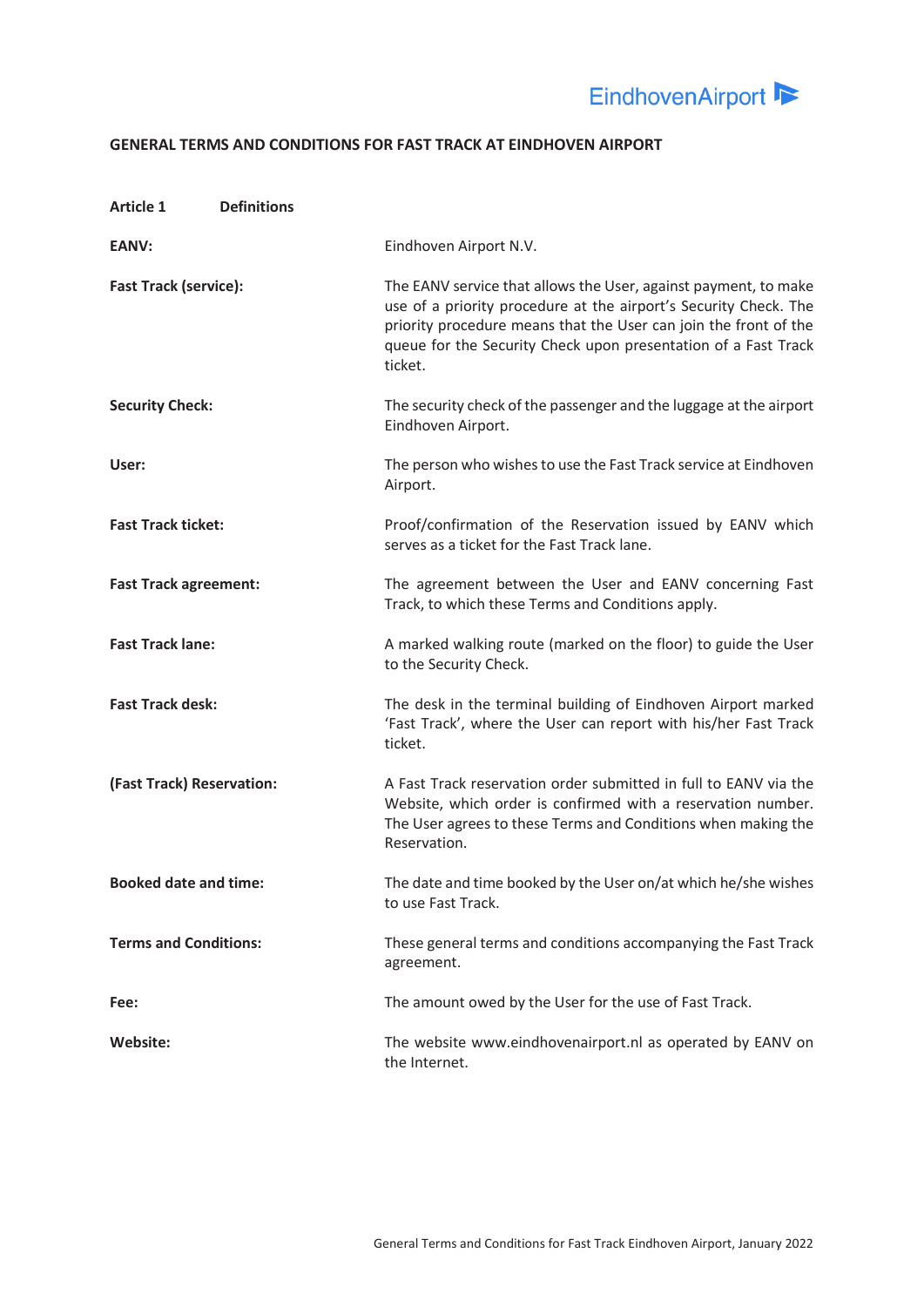#### **Article 2 – Reservation, change and cancellation**

- 1. Fast Track can only be reserved by completing the booking form for Fast Track (whether or not in combination with another EANV product) on the Website.
- 2. The User must state the information requested in the booking form on the Website for the purpose of making the Reservation. Once the User has made his or her selection, a full statement will be displayed along with a statement of the Fee due. The User will subsequently be asked to visit the electronic payment facility in order to pay the Fee due. When the User subsequently clicks on the button to finalise the payment, the Fast Track agreement will be concluded and the User will be bound towards EANV by the Reservation made by him or her.
- 3. After having finalised the Reservation, EANV will confirm this by sending a booking confirmation and Fast Track ticket by e-mail to the e-mail address submitted by the User. The User is responsible for submitting a correct and valid e-mail address. EANV cannot be held liable for non-delivery of the booking confirmation. The booking confirmation serves as proof of the existence and content of the Fast Track agreement.
- 4. The statutory right of withdrawal does not apply to a Reservation. Agreements for the provision of services that serve to make parking facilities available on a specific date or during a specific period are exempt from the right of withdrawal. However, the User can change or cancel his/her Reservation if and insofar as the conditions set in paragraph 5 of this Article 2 are met.
- 5. The User can change or cancel his/her Reservation until 12 noon (CET) on the day prior to the Booked date and time via the link "manage my booking" (*beheer mijn boeking*) in the booking confirmation as referred to in paragraph 3 of this Article 2.
- 6. Only in the event that a Reservation is changed or cancelled in accordance with the conditions set in paragraph 5 of this Article 2 will the Fee be refunded in whole or in part.
- 7. It is not possible to change or cancel a Reservation in violation of the conditions set in paragraph 5 of this Article 2. In that case, there will be no right to a refund in any form whatsoever.
- 8. Fast Track bookings not booked directly with EANV (on the Website), but made via/booked with third parties cannot be cancelled or changed. Therefore, paragraphs 5 and 6 of this Article 2 do not apply to these reservations.
- 9. It is not permitted to make a Reservation for commercial purposes. A Reservation is strictly personal and is not transferable (for commercial purposes).

#### **Article 3 – Payment**

The User must pay the Fee owed for the Reservation by using (one of) the payment methods offered via the electronic payment facility on the Website. By approving the payment in that electronic payment facility, the User explicitly agrees to have the Fee due debited from his credit card or bank account.